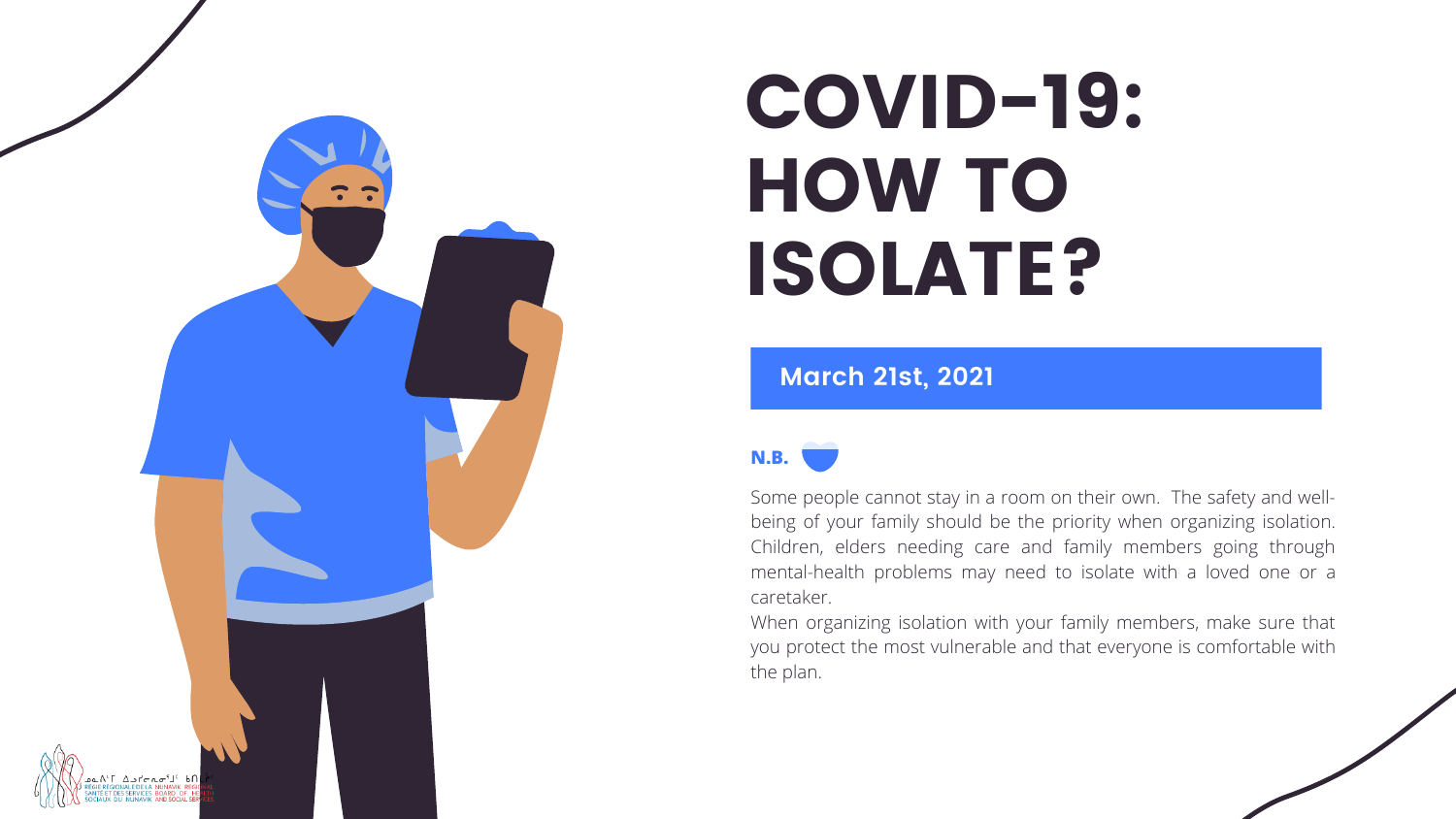#### **Directions to follow for home isolation**



Only those who already live with you and caregivers can stay in the house.

Air out the room by opening the window.



- Disinfect the washroom after use
- Have your own roll of toilet paper kept separate from others.
- Flush the toilet keeping the toilet seat and the lid closed.





- Stay in one room in the house as much as possible and close the door.
- Eat and sleep in this room.



Have someone get your groceries for you (or contact your local store for delivery).



# STAY HOME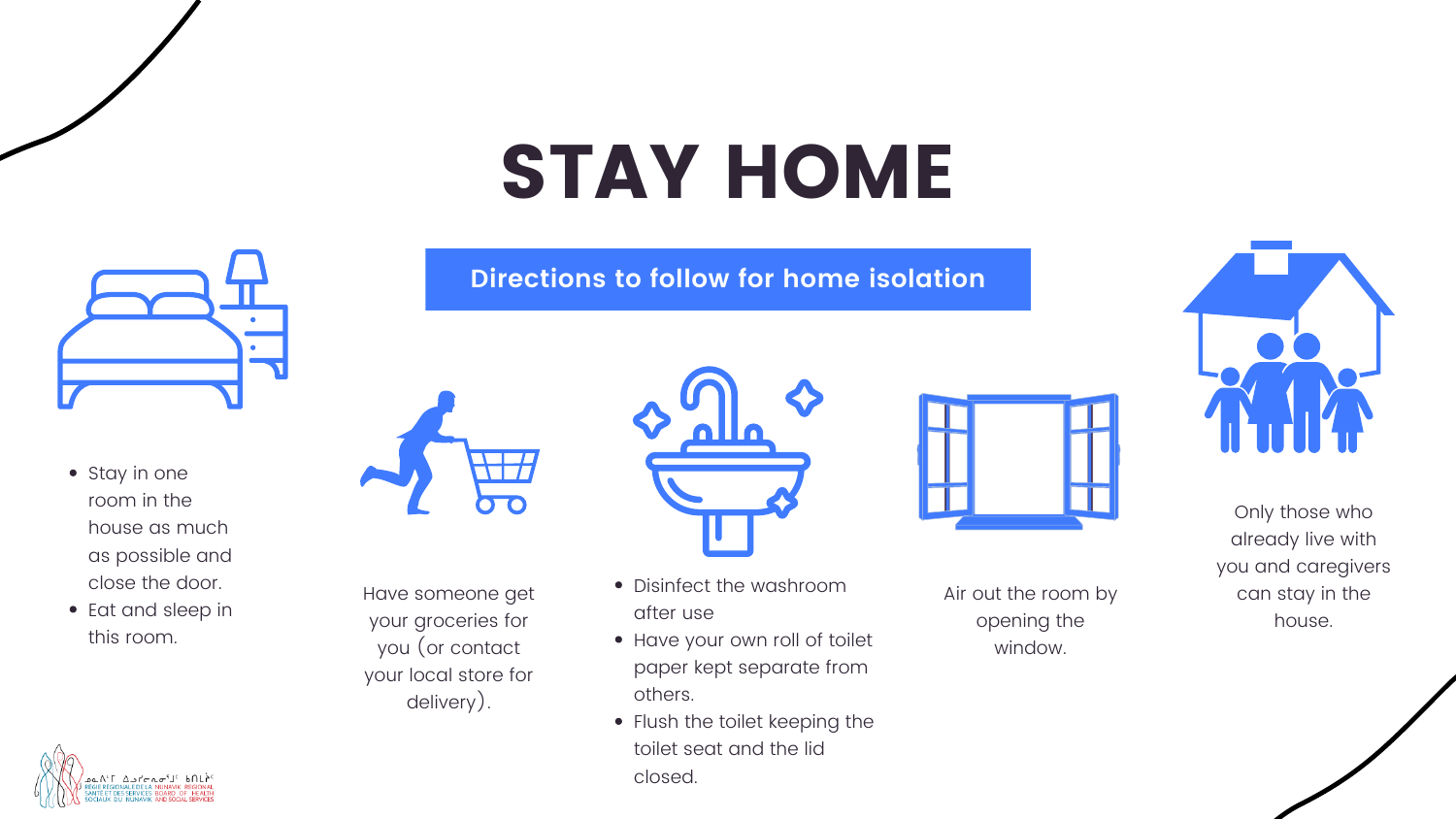#### Cover your cough/sneeze

- Use a facial tissue ("Kleenex") or other similar disposable tissue to sneeze, cough and blow your nose.
- Throw it out immediately in the trash and wash your hands right away.
- If you don't have facial or other tissue, cough or sneeze into your elbow

### Wash your hands often

- Wash your hands with soap and water, for at least 20 seconds. Use a single-use paper towel or your own regular towel to dry your hands.
	-
- If there is no soap or water available, use a hand sanitize containing at least 70% alcohol.
- Wash your hands before and after eating, before and after going to the toilet, and every time your hands appear dirty.
- If you have an animal, wash your hands after touching it.





# CONTINUE TO MEASURES



# RESPECT

#### Track your symptoms. Take your temperature daily

- A thermometer must be reserved for your use only or disinfected before being used by someone else.
- Take your temperature every day, at the same time, and write it down.
- **.** If you take a medication for fever such as acetaminophen ("Tylenol"), wait at least 4 hours before taking your temperature.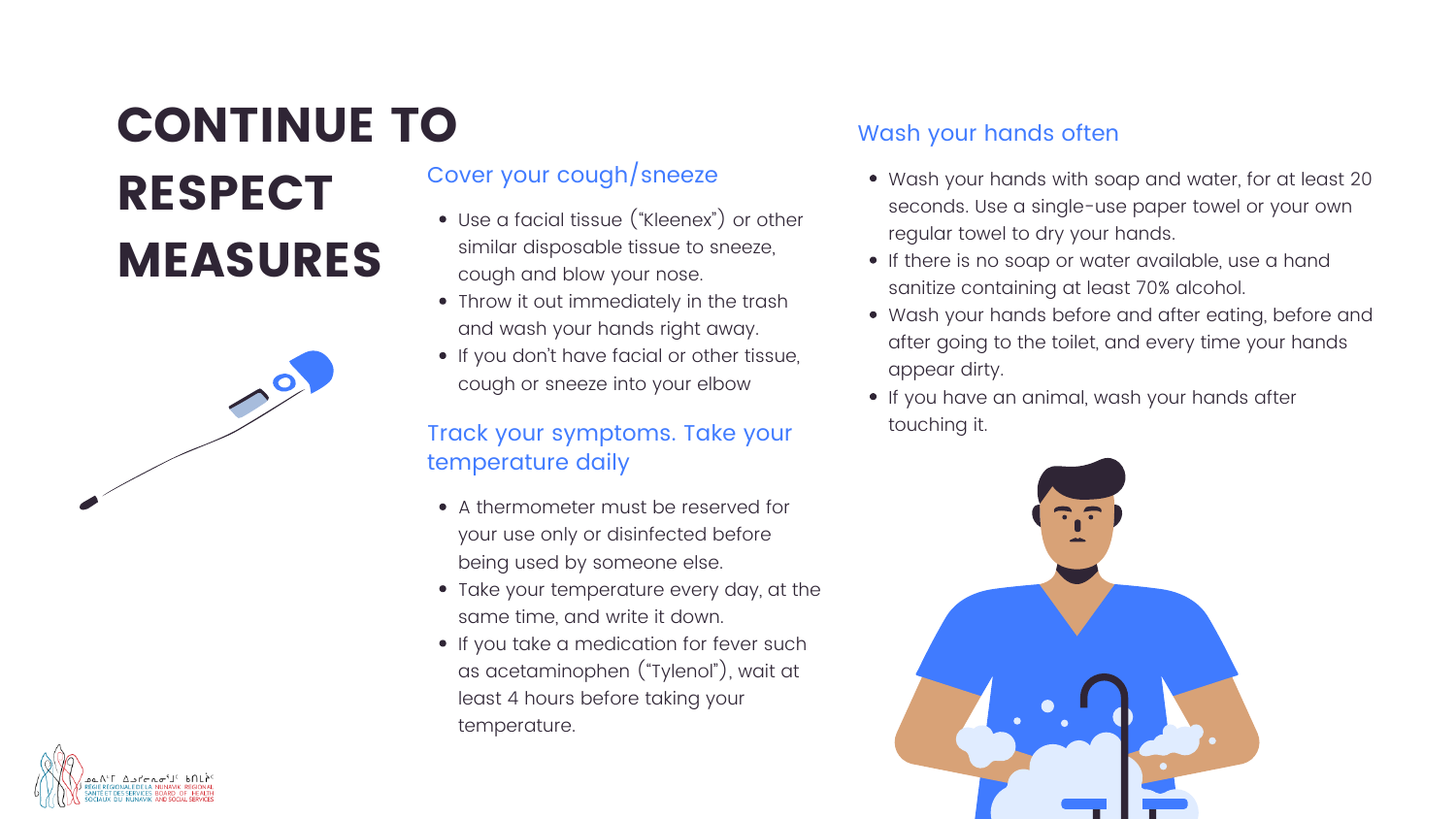Avoid contact with other people in the house as much as possible

## AVOID CONTACT WITH OTHER PEOPLE

If this is not possible, wear a mask to protect others. If a mask is not available, keep a minimum distance of 2 meters (length of a dining table) between you and other people.

#### Wear a mask:

- when someone has to be in the same room as you
- when you leave for a medical appointment



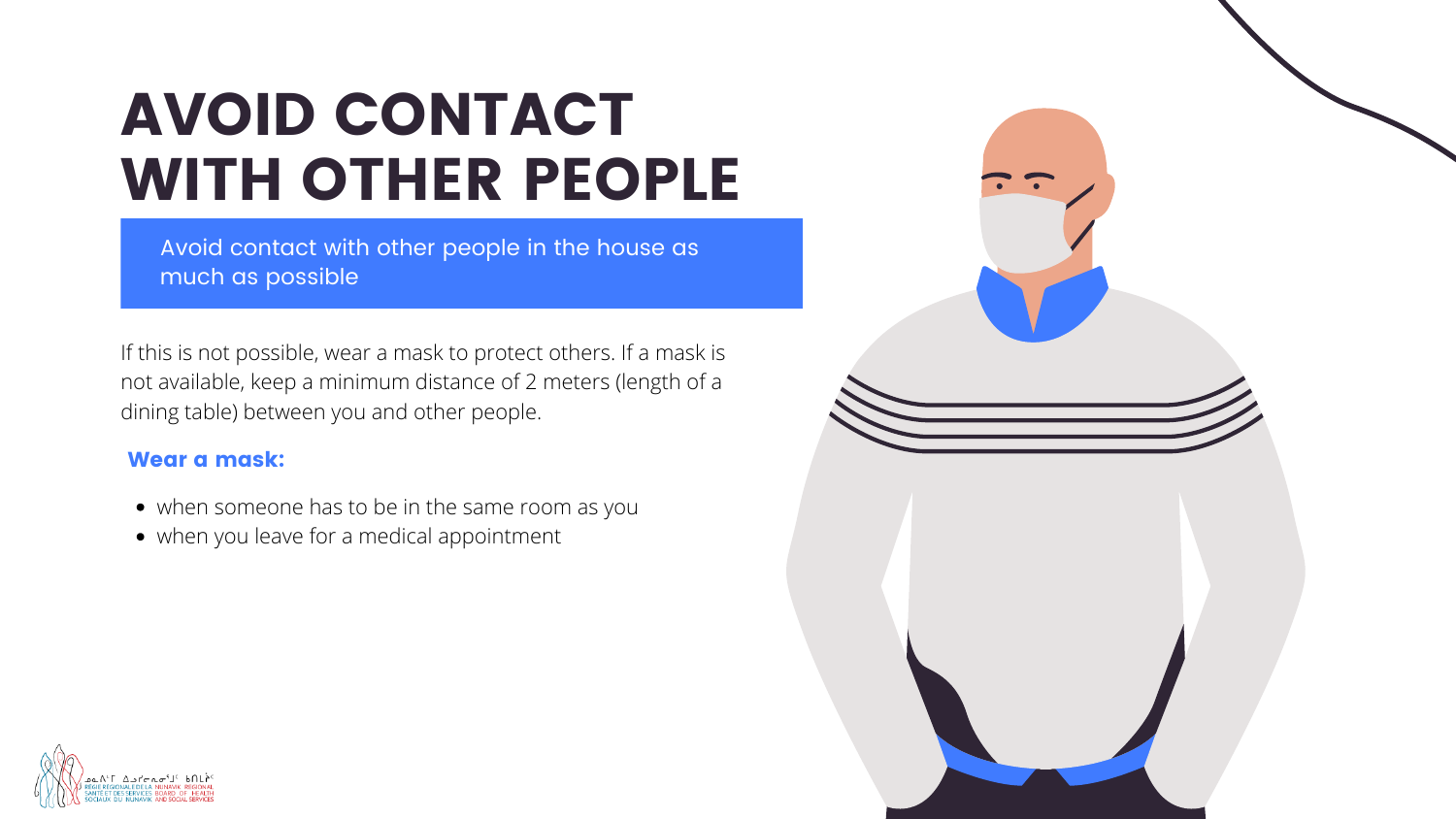



#### Go to public places

- · daycare
- school
- grocery
- work
- etc.

visit people

or have people visiting you





Share personnal object

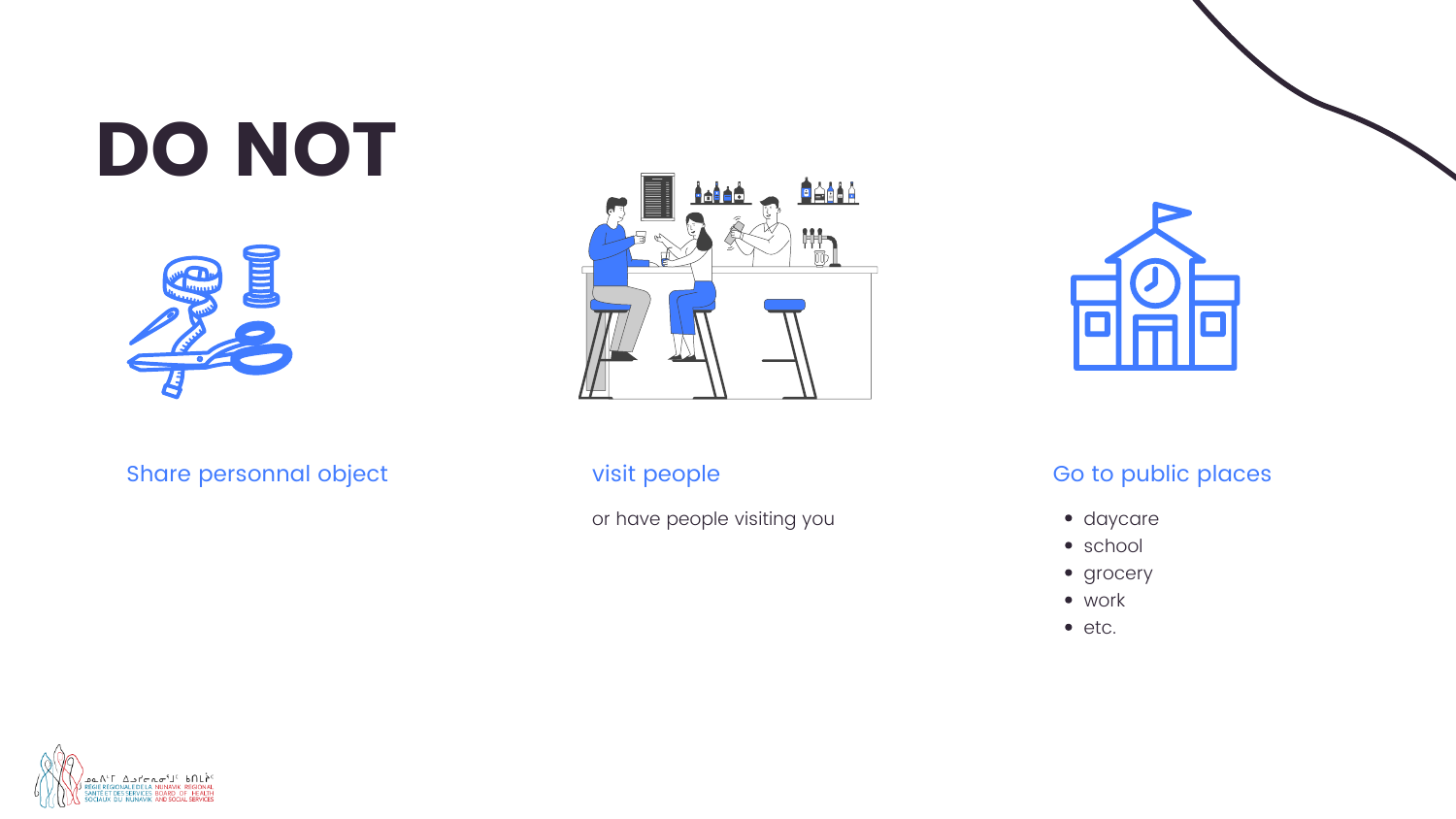**Who can help?**

A'T Aprenois bol

## CAREGIVER OF AN ISOLATED PERSON

If your loved ones need to help you with your daily activities (e.g., helping you eat, go to the bathroom, move around), it should be the same person who is helping you throughout. This person should be in good health, not have any chronic illness (such as diabetes, high blood pressure, asthma, etc.), not be under treatment for sleeping or active TB or cancer and not be prescribed many medications.

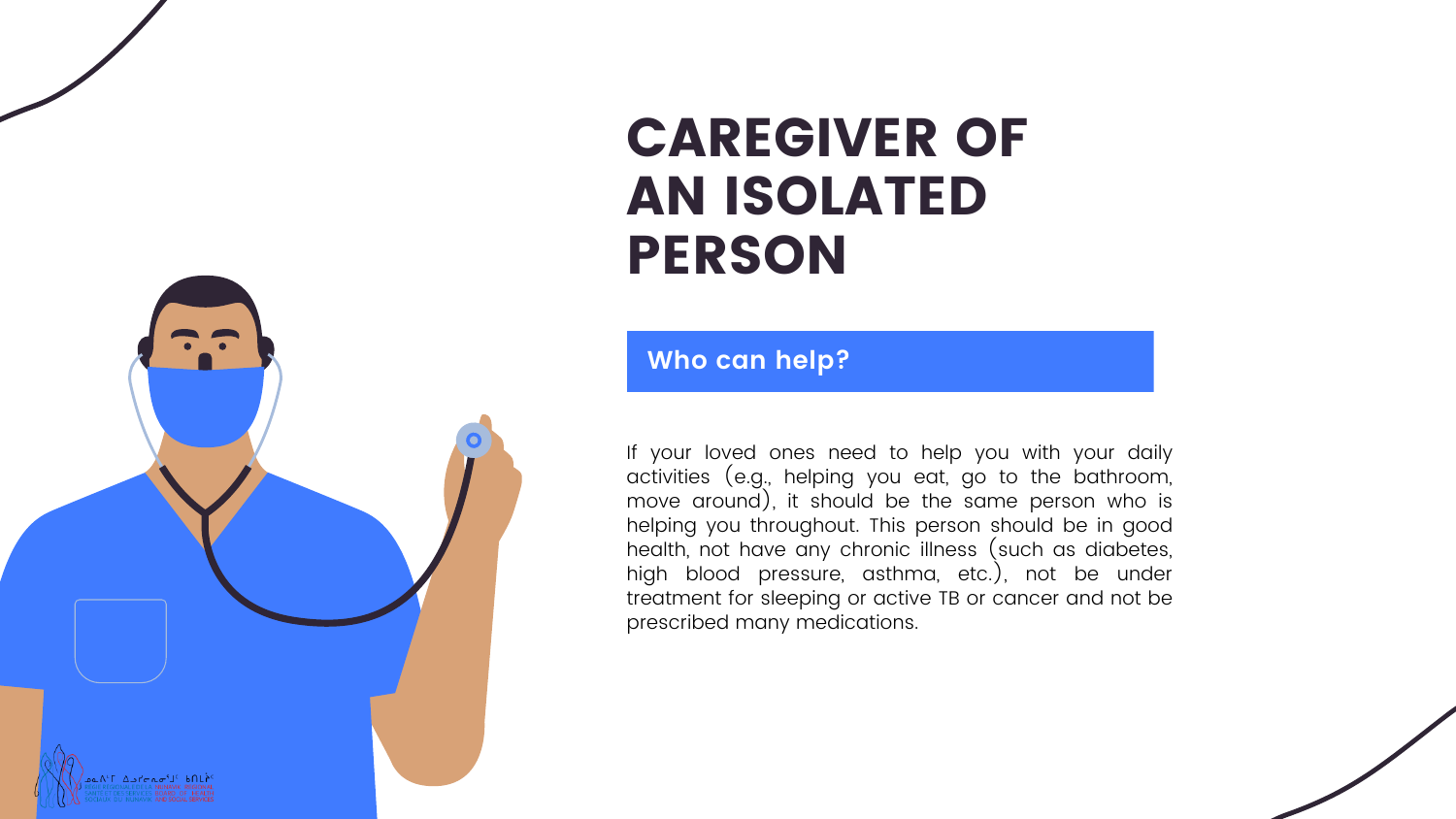#### **Before helping**

### **After helping**

- Wash your hands;
- Wear a mask;
- Put on disposable gloves.
- Before and after your care, you should not touch your face with your hands.

a closed garbage bin, away from

• Remove and throw away the mask

- reach of children;
- Wash your hands;
- in a closed garbage bin, away from reach of children;
- Wash your hands again.



• Take off and throw away gloves in

# **How to give care to someone in isolation**



### **When in the same room, WEAR A MASK**

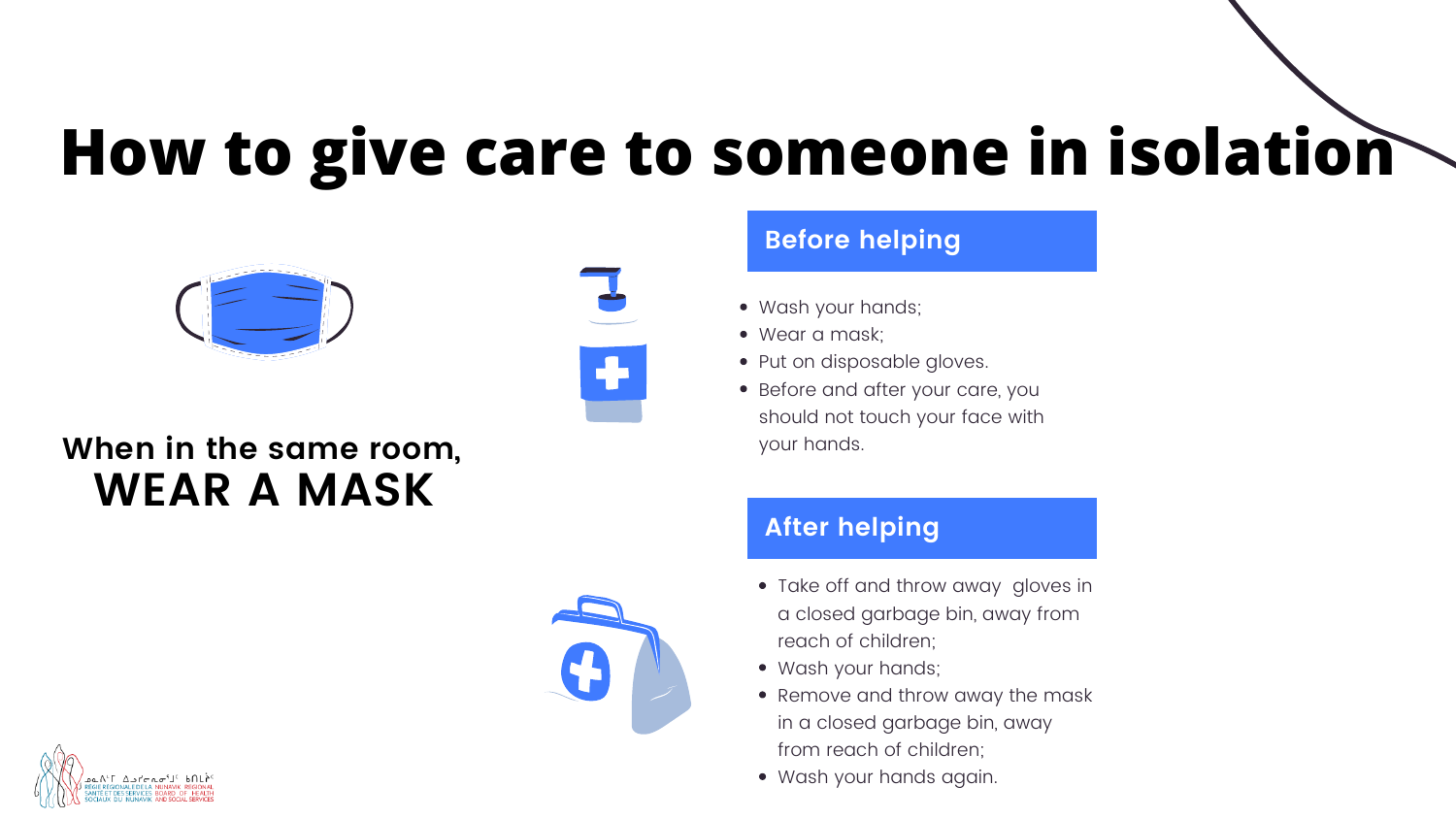Place sheets, towels, and dirty clothes that may contain the secretions or stools of the person under isolation in a plastic or cloth laundry bag. These can be washed with other household members 'clothes, but:

- Wash in hot water;
- Wear disposable gloves
- Do not shake the laundry bag or dirty clothes.

#### Trash

The trash of the person who is possibly infected may be thrown out in a garbage bin with a bag (ideally with a cover). When it is full, tie the garbage bag tightly and throw it out with the rest of the household garbage.





# **How to do the washing and cleaning?**

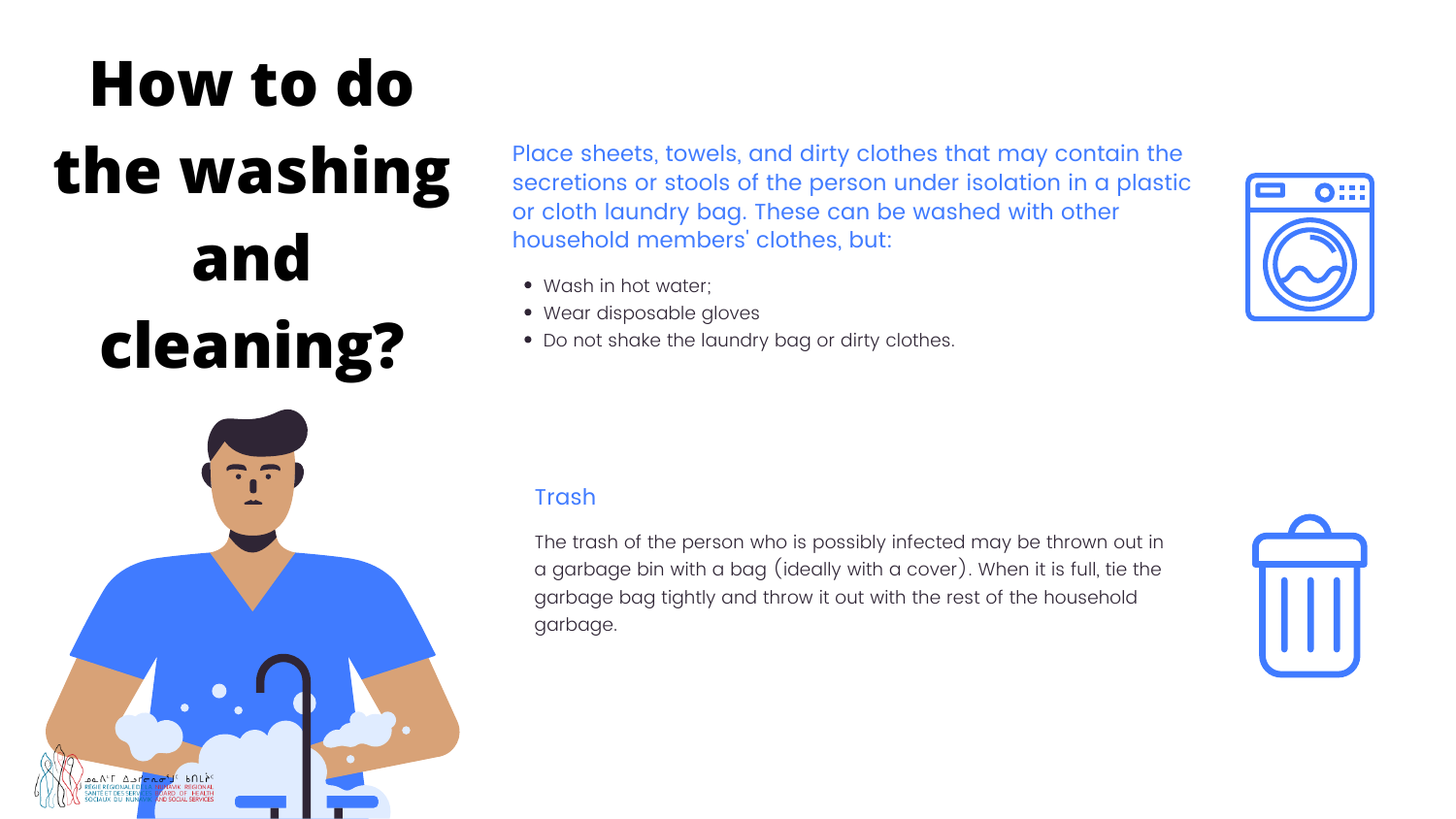#### Clean and disinfect at least once a day.

- The surfaces frequently touched by the sick person (e.g., hand rails, telephones, electronic devices, light switches, doorknobs, night tables, bed frame and other bedroom furniture);
- The bathroom and toilet;
- If possible, the sick person should clean and disinfect their own personal space.

#### Wash your hands with soap and water.

- After any contact with the person who is under isolation, or with the objects or surfaces they may have touched (remote controls, electronic devices, telephones, night table, dishes, , etc.)
- before and after preparing food, before and after eating
- before and after using the washroom
- each time your hands appear dirty
- If you don't have access to soap and water, use an antiseptic product that contains at least 70% alcohol
- The used utensils should be washed with regular dish soap and water.





### **cleaning Recipe for a cleaning production product**

Prepare a mixture of: 1 part bleach (5%) 9 parts water.

Example: 50 ml bleach 5% (1/4 cup) plus 450 ml (2 1/4 cup) water

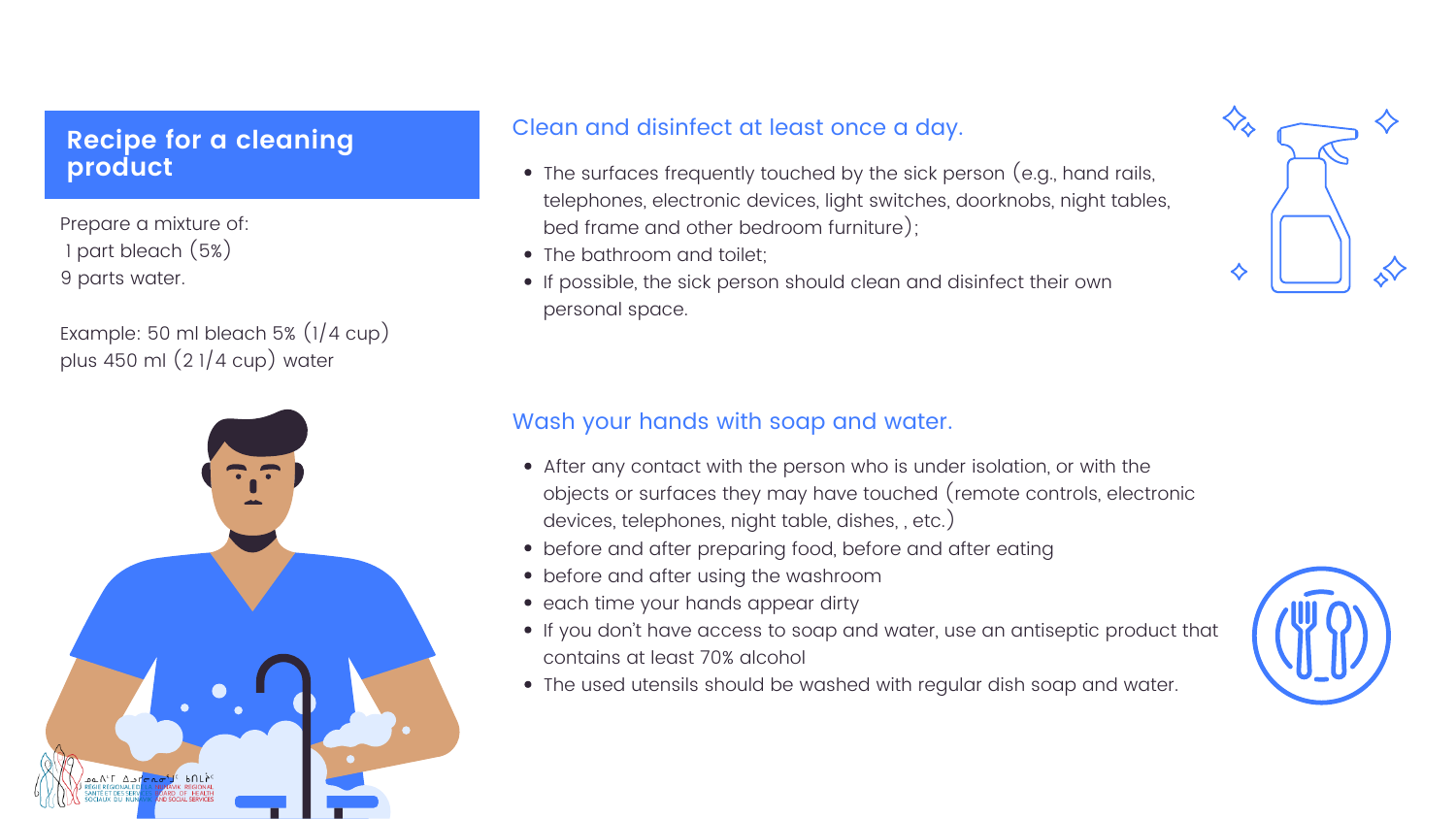**1-833-301-0296**

- Is a normal reaction to stress or difficult times;
- Is triggered by a specific stressor;
- Has a start and ending point, etc.

Social services in each community are there to support you, if you have needs related to your isolation. You may reach out to them, or they may contact you to check on practical needs you may have regarding housing, food security, caring for children or elderly, etc.

Call the COVID support phone:

Monday to Friday English, French, Inuktitut





## ANXIETY